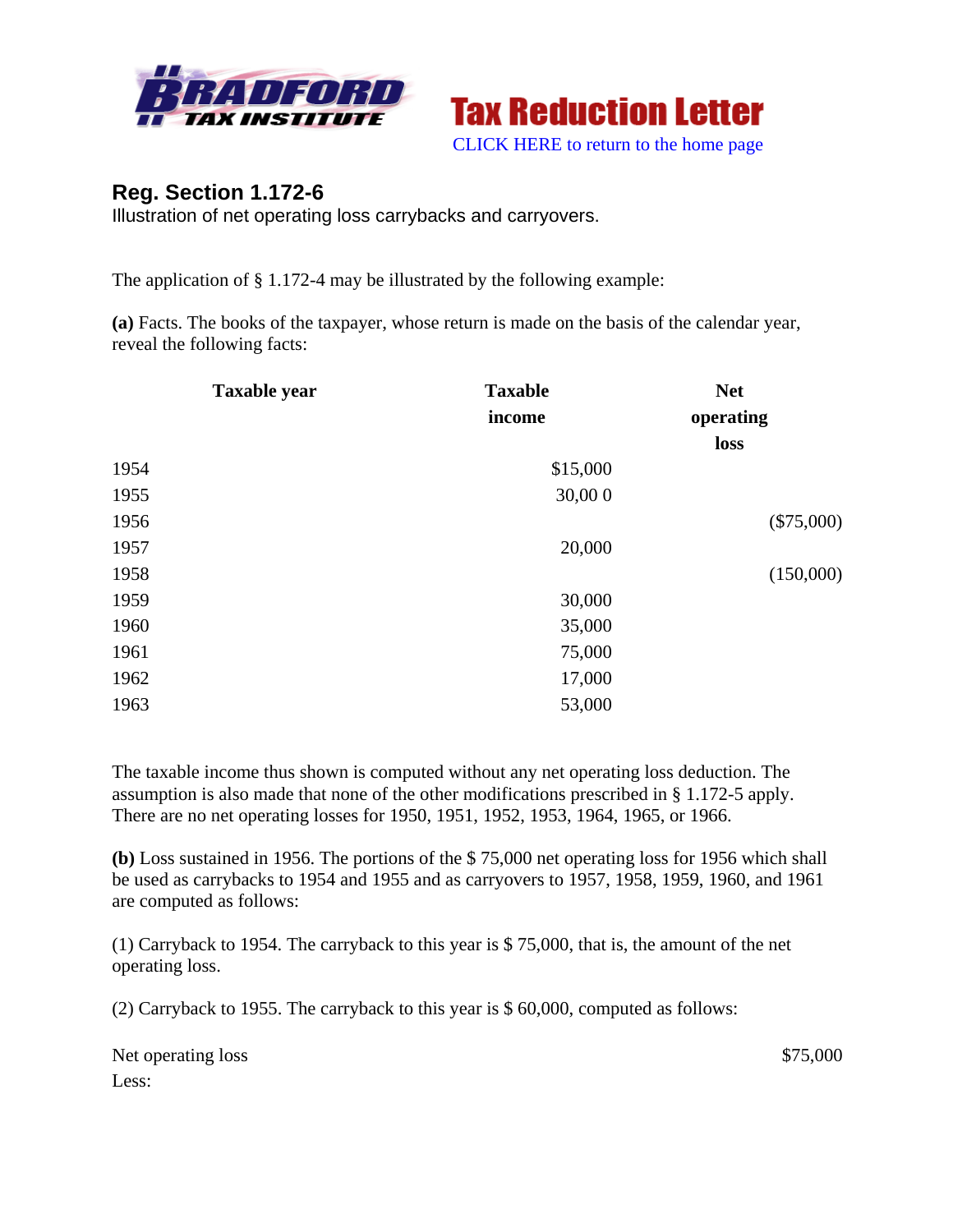| Taxable income for 1954 (computed without the deduction of<br>The carryback from 1956) | 15,000              |
|----------------------------------------------------------------------------------------|---------------------|
| Carryback                                                                              | 60,000              |
| (3) Carryover to 1957. The carryover to this year is \$30,000, computed as follows:    |                     |
| *2*Net operating loss                                                                  | \$75,000            |
| Less:                                                                                  |                     |
| Taxable income for 1954 (computed without the deduction                                |                     |
| of the carryback from 1956)                                                            | \$15,000            |
| Taxable income for 1955 (computed without the deduction of                             |                     |
| the carryback from 1956 or the carryback from 1958)                                    | 30,000              |
|                                                                                        | --------            |
|                                                                                        | 45,000              |
|                                                                                        |                     |
| Carryover                                                                              | 30,000              |
| $(4)$ Carryover to 1958. The carryover to this year is \$ 10,000, computed as follows: |                     |
| *2*Net operating loss                                                                  | \$75,000            |
| Less:                                                                                  |                     |
| Taxable income for 1954 (computed without the deduction                                |                     |
| of the carryback from 1956)                                                            | \$15,000            |
| Taxable income for 1955 (computed without the deduction of                             |                     |
| the carryback from 1956 or the carryback from 1958)                                    | 30,000              |
| Taxable income for 1957 (computed without the deduction of                             |                     |
| the carryover from 1956 or the carryback from 1958)                                    | 20,000              |
|                                                                                        | ---------<br>65,000 |
| Carryover                                                                              | 10,000              |

(5) Carryover to 1959. The carryover to this year is \$ 10,000, computed as follows:

| *2*Net operating loss                                   | \$75,000 |
|---------------------------------------------------------|----------|
| Less:                                                   |          |
| Taxable income for 1954 (computed without the deduction |          |
| of the carryback from 1956)                             | \$15,000 |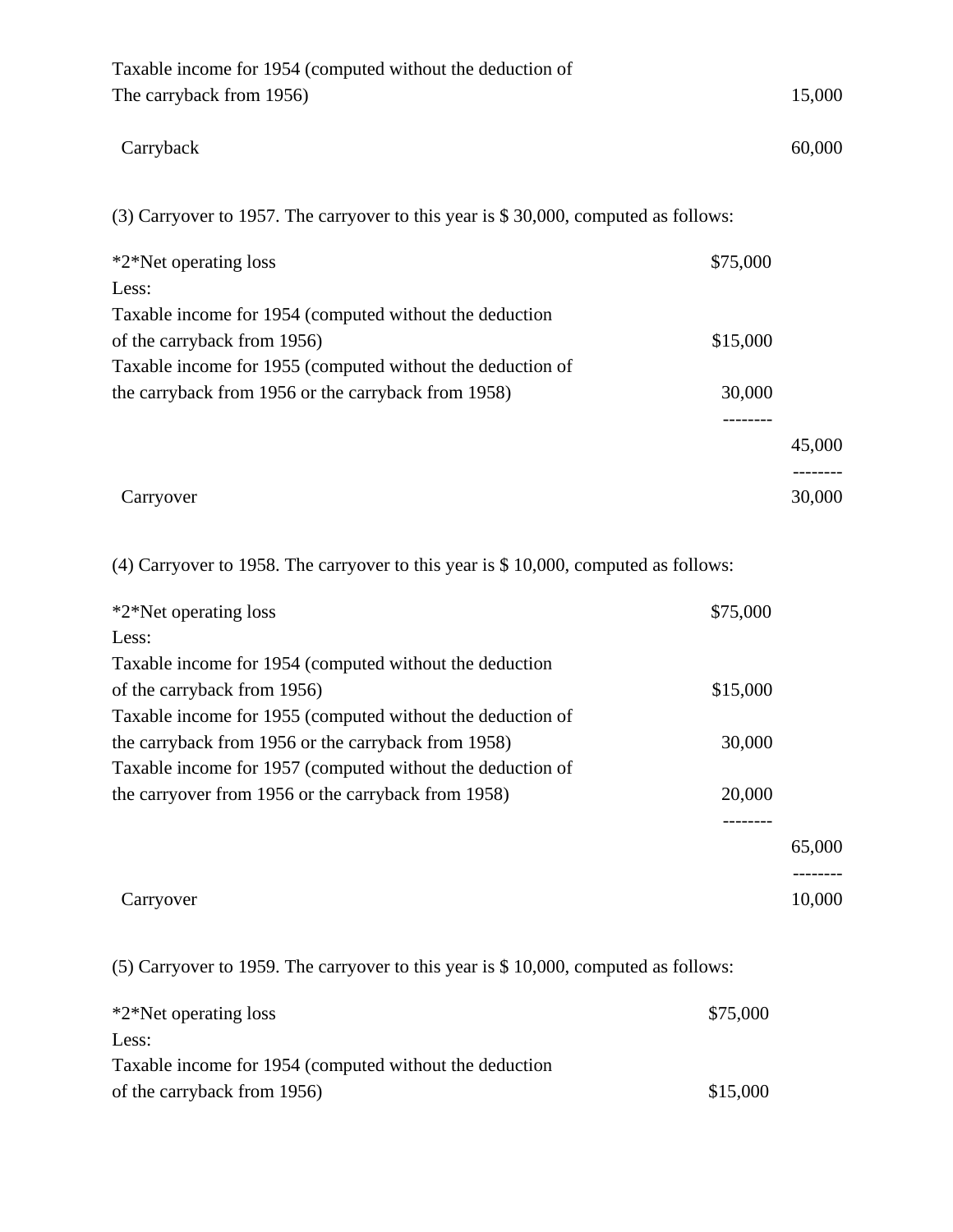| Taxable income for 1955 (computed without the deduction  |                |        |
|----------------------------------------------------------|----------------|--------|
| of the carryback from 1956 or the carryback from 1958)   | 30,000         |        |
| Taxable income for 1957 (computed without the deduction  |                |        |
| of the carryover from 1956 or the carryback from 1958)   | 20,000         |        |
| Taxable income for 1958 (a year in which a net operating |                |        |
| loss was sustained).                                     | $\overline{0}$ |        |
|                                                          |                | 65,000 |
|                                                          |                |        |
| Carryover                                                |                | 10,000 |

(6) Carryover to 1960. The carryover to this year is \$ 0, computed as follows:

| *2*Net operating loss                                    | \$75,000         |                  |
|----------------------------------------------------------|------------------|------------------|
| Less:                                                    |                  |                  |
| Taxable income for 1954 (computed without the deduction  |                  |                  |
| of the carryback from 1956)                              | \$15,000         |                  |
| Taxable income for 1955 (computed without the deduction  |                  |                  |
| of the carryback from 1956 or the carryback from 1958)   | 30,000           |                  |
| Taxable income for 1957 (computed without the deduction  |                  |                  |
| of the carryover from 1956 or the carryback from 1958)   | 20,000           |                  |
| Taxable income for 1958 (a year in which a net operating |                  |                  |
| loss was sustained).                                     | $\boldsymbol{0}$ |                  |
| Taxable income for 1959 (computed without the deduction  |                  |                  |
| of the carryover from 1956 or the carryover from 1958)   | 30,000           |                  |
|                                                          |                  |                  |
|                                                          |                  | 95,000           |
|                                                          |                  |                  |
| Carryover                                                |                  | $\boldsymbol{0}$ |

(7) Carryover to 1961. The carryover to this year is \$ 0, computed as follows:

| *2*Net operating loss                                   | \$75,000 |
|---------------------------------------------------------|----------|
| Less:                                                   |          |
| Taxable income for 1954 (computed without the deduction |          |
| of the carryback from 1956)                             | \$15,000 |
| Taxable income for 1955 (computed without the deduction |          |
| of the carryback from 1956 or the carryback from 1958)  | 30,000   |
| Taxable income for 1957 (computed without the deduction |          |
| of the carryover from 1956 or the carryback from 1958)  | 20,000   |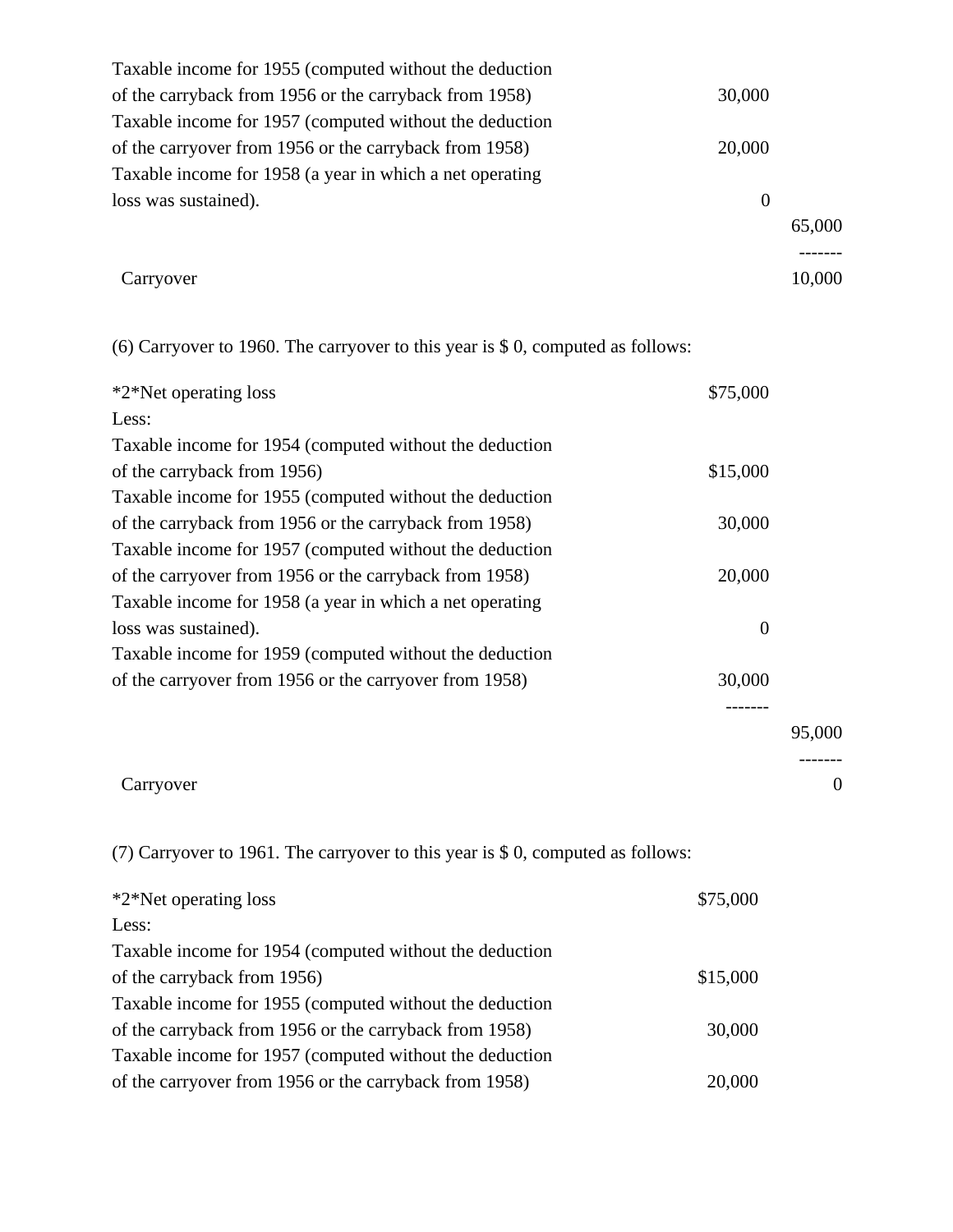| Taxable income for 1958 (a year in which a net operating |          |         |
|----------------------------------------------------------|----------|---------|
| loss was sustained).                                     | $\theta$ |         |
| Taxable income for 1959 (computed without the deduction  |          |         |
| of the carryover from 1956 or the carryover from 1958)   | 30,000   |         |
| Taxable income for 1960 (computed without the deduction  |          |         |
| of the carryover from 1956 or the carryover from 1958)   | 35,000   |         |
|                                                          |          |         |
|                                                          |          | 130,000 |
|                                                          |          |         |
| Carryover                                                |          |         |

**(c)** Loss sustained in 1958. The portions of the \$ 150,000 net operating loss for 1958 which shall be used as carrybacks to 1955, 1956, and 1957 and as carryovers to 1959, 1960, 1961, 1962, and 1963 are computed as follows:

(1) Carryback to 1955. The carryback to this year is \$ 150,000, that is, the amount of the net operating loss.

(2) Carryback to 1956. The carryback to this year is \$ 150,000, computed as follows:

| Net operating loss                                                 | \$150,000 |
|--------------------------------------------------------------------|-----------|
| Less:                                                              |           |
| Taxable income for 1955 (the \$30,000 taxable income for such year |           |
| reduced by the carryback to such year of \$60,000 from 1956, the   |           |
| carryback from 1958 to 1955 not being taken into account)          | $\Omega$  |
| Carryback                                                          | 150,000   |

(3) Carryback to 1957. The carryback to this year is \$ 150,000, computed as follows:

| *2*Net operating loss                                       | \$150,000 |
|-------------------------------------------------------------|-----------|
| Less:                                                       |           |
| Taxable income for 1955 (the \$30,000 taxable income for    |           |
| such year reduced by the carryback to such year of \$60,000 |           |
| from 1956, the carryback from 1958 to 1955 not being taken  |           |
| into account)                                               |           |
| Taxable income for 1956 (a year in which a net operating    |           |
| loss was sustained).                                        |           |
|                                                             |           |

0

--------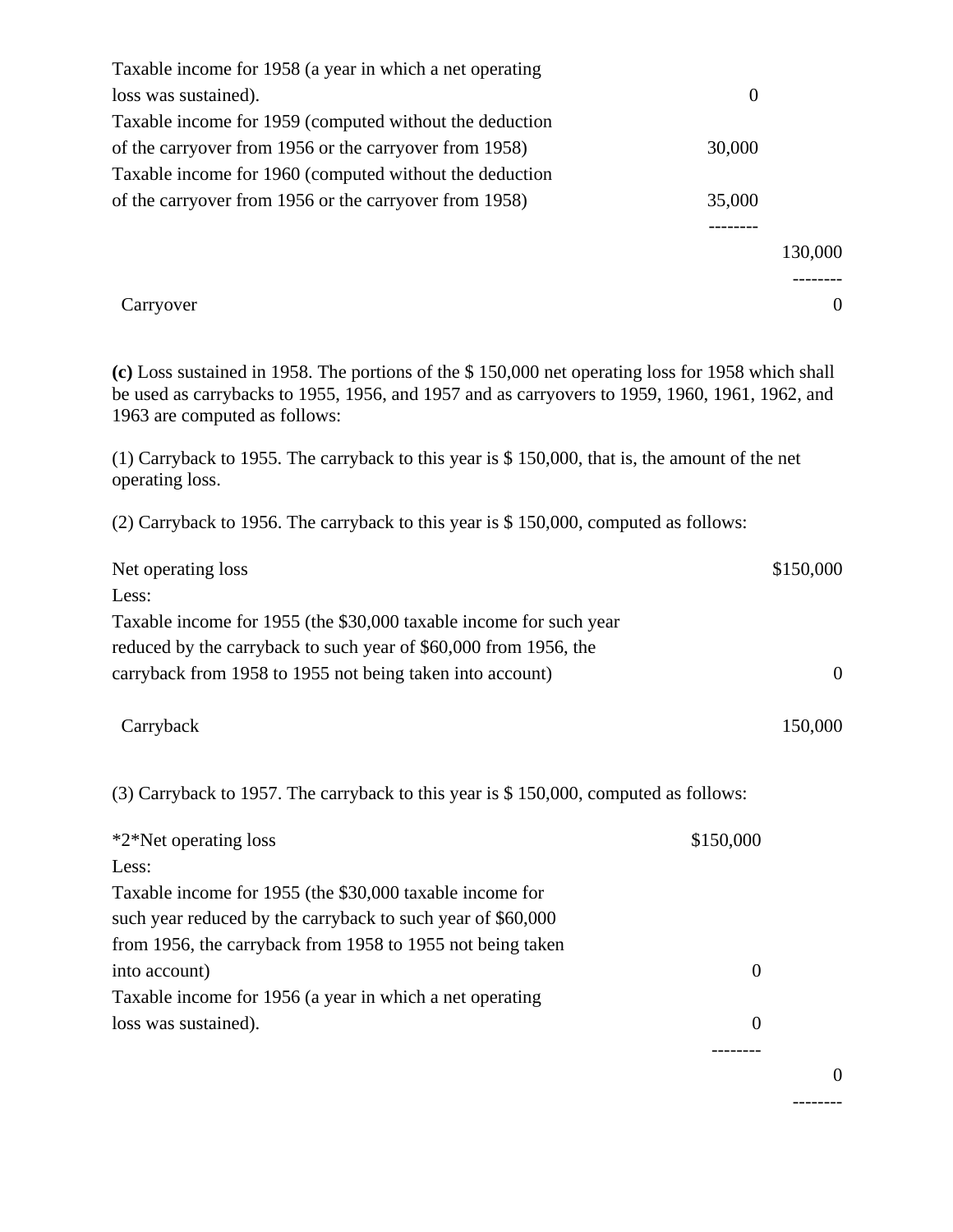0

(4) Carryover to 1959. The carryover to this year is \$ 150,000, computed as follows:

| *2*Net operating loss                                       | \$150,000      |                |
|-------------------------------------------------------------|----------------|----------------|
| Less:                                                       |                |                |
| Taxable income for 1955 (the \$30,000 taxable income for    |                |                |
| such year reduced by the carryback to such year of \$60,000 |                |                |
| from 1956, the carryback from 1958 to 1955 not being        |                |                |
| taken into account)                                         | $\overline{0}$ |                |
| Taxable income for 1956 (a year in which a net operating    |                |                |
| loss was sustained).                                        | $\theta$       |                |
| Taxable income for 1957 (the \$20,000 taxable income for    |                |                |
| such year reduced by the carryover to such year of \$30,000 |                |                |
| from 1956, the carryback from 1958 to 1957 not being taken  |                |                |
| into account)                                               | $\theta$       |                |
|                                                             |                |                |
|                                                             |                | $\overline{0}$ |
| Carryover                                                   |                | 150,000        |

(5) Carryover to 1960. The carryover to this year is \$ 130,000, computed as follows:

| \$150,000      |
|----------------|
|                |
|                |
|                |
|                |
| $\overline{0}$ |
|                |
| $\overline{0}$ |
|                |
|                |
|                |
| $\Omega$       |
|                |
|                |
|                |
| \$20,000       |
|                |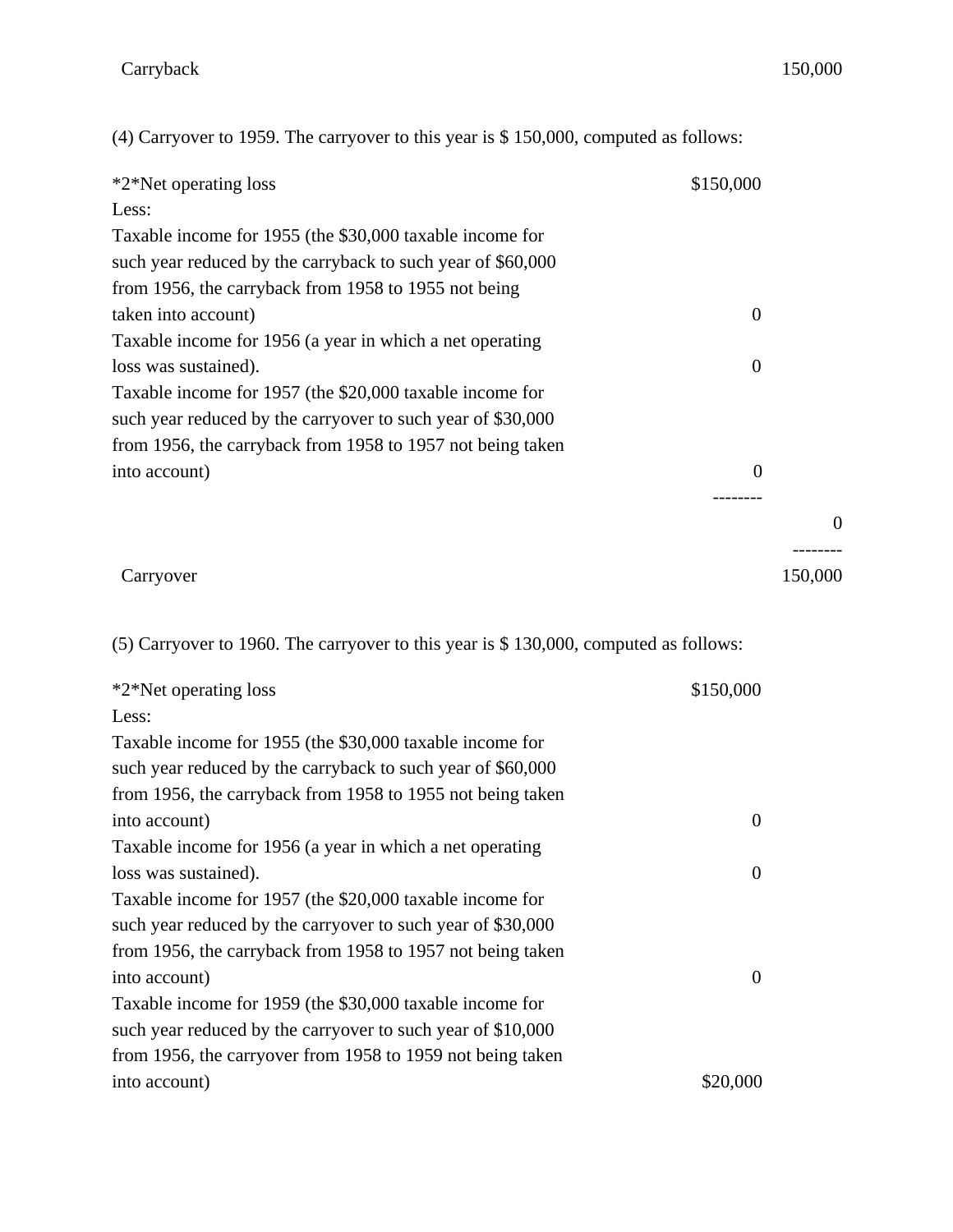|           | -------- |
|-----------|----------|
|           | 20,000   |
|           |          |
| Carryover | 130,000  |

(6) Carryover to 1961. The carryover to this year is \$ 95,000, computed as follows:

| *2*Net operating loss                                       | \$150,000        |        |
|-------------------------------------------------------------|------------------|--------|
| Less:                                                       |                  |        |
| Taxable income for 1955 (the \$30,000 taxable income for    |                  |        |
| such year reduced by the carryback to such year of \$60,000 |                  |        |
| from 1956, the carryback from 1958 to 1955 not being taken  |                  |        |
| into account)                                               | $\overline{0}$   |        |
| Taxable income for 1956 (a year in which a net operating    |                  |        |
| loss was sustained).                                        | $\boldsymbol{0}$ |        |
| Taxable income for 1957 (the \$20,000 taxable income for    |                  |        |
| such year reduced by the carryover to such year of \$30,000 |                  |        |
| from 1956, the carryback from 1958 to 1957 not being taken  |                  |        |
| into account)                                               | $\boldsymbol{0}$ |        |
| Taxable income for 1959 (the \$30,000 taxable income for    |                  |        |
| such year reduced by the carryover to such year of \$10,000 |                  |        |
| from 1956, the carryover from 1958 to 1959 not being taken  |                  |        |
| into account)                                               | \$20,000         |        |
| Taxable income for 1960 (the \$35,000 taxable income for    |                  |        |
| such year reduced by the carryover to such year of \$0 from |                  |        |
| 1956, the carryover from 1958 to 1960 not being taken into  |                  |        |
| account)                                                    | 35,000           |        |
|                                                             |                  |        |
|                                                             |                  | 55,000 |
|                                                             |                  |        |
| Carryover                                                   |                  | 95,000 |

(7) Carryover to 1962. The carryover to this year is \$ 20,000, computed as follows:

| *2*Net operating loss                                       | \$150,000 |
|-------------------------------------------------------------|-----------|
| Less:                                                       |           |
| Taxable income for 1955 (the \$30,000 taxable income for    |           |
| such year reduced by the carryback to such year of \$60,000 |           |
| from 1956, the carryback from 1958 to 1955 not being taken  |           |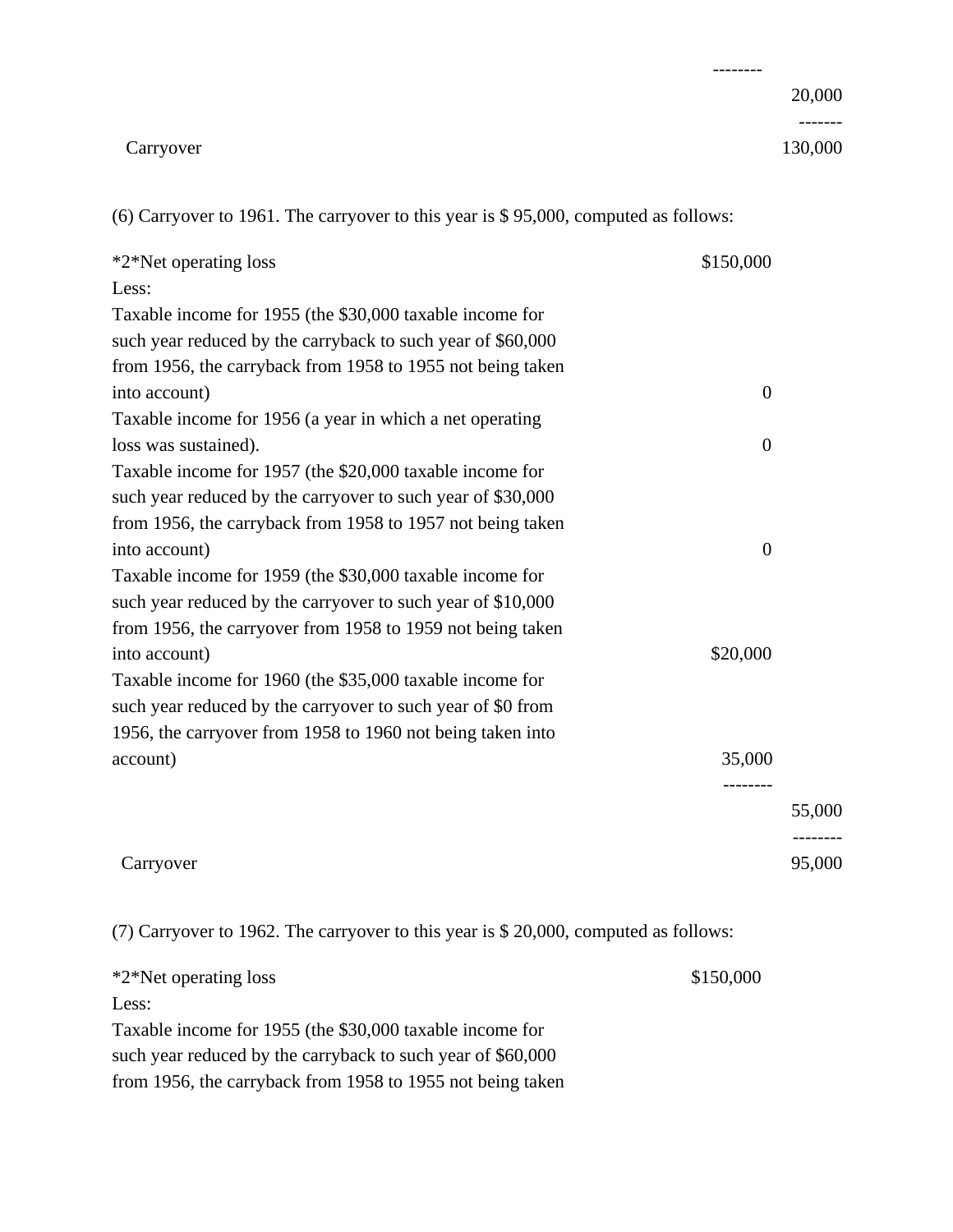| into account)                                               | $\boldsymbol{0}$ |         |
|-------------------------------------------------------------|------------------|---------|
| Taxable income for 1956 (a year in which a net operating    |                  |         |
| loss was sustained).                                        | $\mathbf{0}$     |         |
| Taxable income for 1957 (the \$20,000 taxable income for    |                  |         |
| such year reduced by the carryover to such year of \$30,000 |                  |         |
| from 1956, the carryback from 1958 to 1957 not being taken  |                  |         |
| into account)                                               | $\mathbf{0}$     |         |
| Taxable income for 1959 (the \$30,000 taxable income for    |                  |         |
| such year reduced by the carryover to such year of \$10,000 |                  |         |
| from 1956, the carryover from 1958 to 1959 not being taken  |                  |         |
| into account)                                               | \$20,000         |         |
| Taxable income for 1960 (the \$35,000 taxable income for    |                  |         |
| such year reduced by the carryover to such year of \$0 from |                  |         |
| 1956, the carryover from 1958 to 1960 not being taken into  |                  |         |
| account)                                                    | 35,000           |         |
| Taxable income for 1961 (the \$75,000 taxable income for    |                  |         |
| such year reduced by the carryover to such year of \$0 from |                  |         |
| 1956, the carryover from 1958 to 1961 not being taken       |                  |         |
| into account)                                               | 75,000           |         |
|                                                             |                  |         |
|                                                             |                  | 130,000 |
| / n Carryover                                               |                  | 20,000  |

(8) Carryover to 1963. The carryover to this year is \$ 3,000, computed as follows:

| *2*Net operating loss                                       | \$150,000 |
|-------------------------------------------------------------|-----------|
| Less:                                                       |           |
| Taxable income for 1955 (the \$30,000 taxable income for    |           |
| such year reduced by the carryback to such year of \$60,000 |           |
| from 1956, the carryback from 1958 to 1955 not being taken  |           |
| into account)                                               | $\theta$  |
| Taxable income for 1956 (a year in which a net operating    |           |
| loss was sustained).                                        | $\theta$  |
| Taxable income for 1957 (the \$20,000 taxable income for    |           |
| such year reduced by the carryover to such year of \$30,000 |           |
| from 1956, the carryback from 1958 to 1957 not being        |           |
| taken into account).                                        | $\Omega$  |
| Taxable income for 1959 (the \$30,000 taxable income for    |           |
| such year reduced by the carryover to such year of \$10,000 |           |